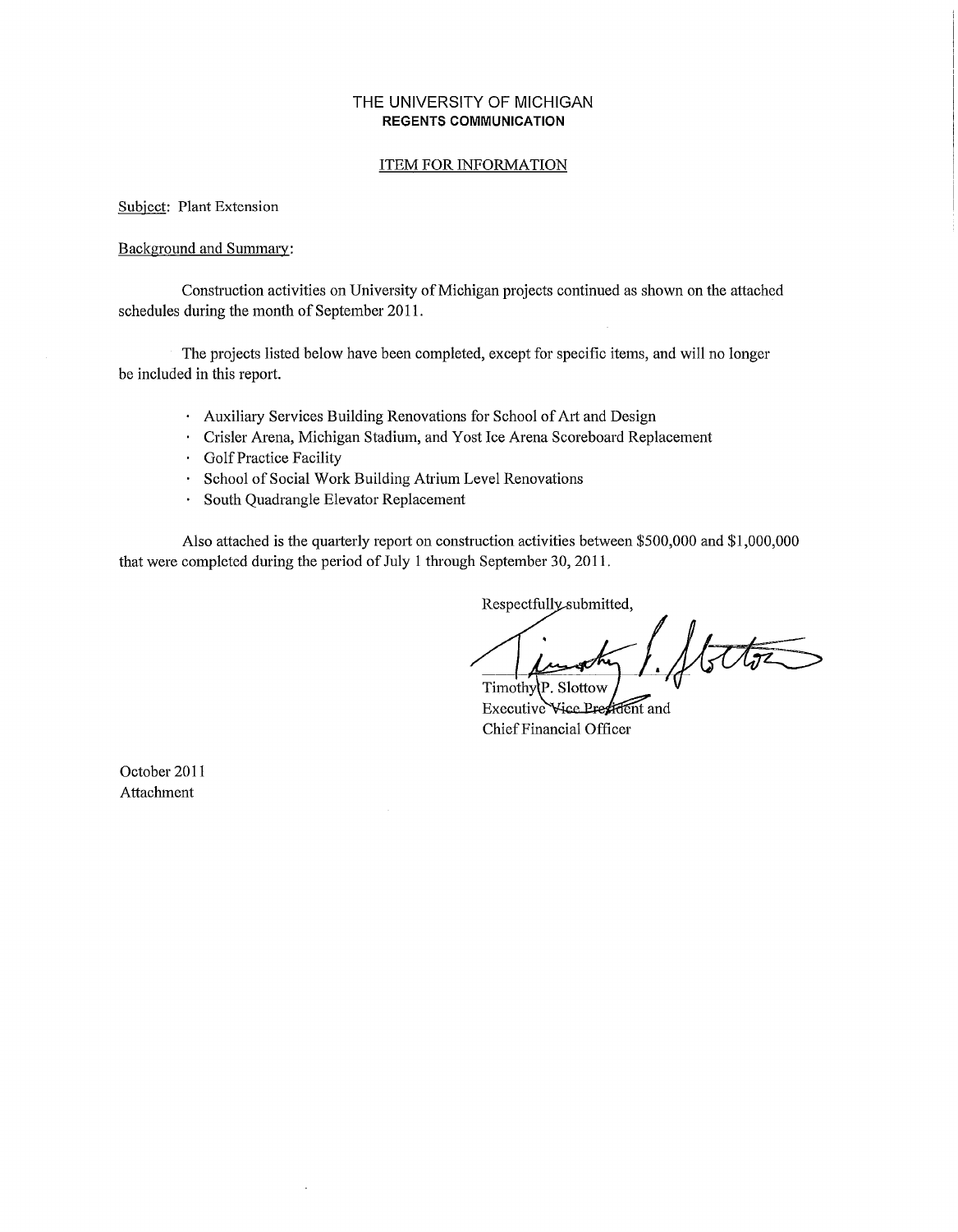## **PROJECTS IN PLANNING**

Status as of September 16, 2011

|                                                                                                                                                                      |              | October 2011               | Status as of September 16, 2011                                                                                                                                   |
|----------------------------------------------------------------------------------------------------------------------------------------------------------------------|--------------|----------------------------|-------------------------------------------------------------------------------------------------------------------------------------------------------------------|
| Project                                                                                                                                                              |              | Proposed<br>Project Budget | Source of Funds                                                                                                                                                   |
| Ann Arbor<br><b>ARCHITECT APPOINTED</b><br>George Granger Brown Memorial Laboratories Renovation<br>Integrated Design Solutions LLC                                  | \$           | 47,000,000                 | FY11 capital outlay request to the<br>State of Michigan, investment<br>proceeds and resources from the<br>College of Engineering and the Office<br>of the Provost |
| East Quadrangle Renovation<br>Integrated Design Solutions LLC                                                                                                        | \$           | 116,000,000                | Housing resources, College of<br>Literature, Science, and the Arts<br>resources, and investment proceeds                                                          |
| Fuller Road Station<br><b>Walker Parking Consultants</b>                                                                                                             | \$           | 46,550,000                 | City of Ann Arbor and Parking<br>resources                                                                                                                        |
| The Lawyers' Club Building and John P. Cook Building<br>Renovation<br>Hartman-Cox Architects and SmithGroup                                                          | $\mathbb{S}$ | 39,000,000                 | A gift, investment proceeds, and<br>resources from the Lawyers Club of<br>the University of Michigan                                                              |
| Yost Ice Arena Seating Replacement and Fan Amenities<br>Improvement<br>Rossetti Architecture Inc.                                                                    | \$           | 14,000,000                 | Athletic Department resources                                                                                                                                     |
| WORKING DRAWINGS IN PREPARATION<br>George Granger Brown Memorial Laboratories<br>Mechanical Engineering Addition<br>Perkins+Will and Integrated Design Solutions LLC | \$           | 46,000,000                 | College of Engineering resources,<br>gifts, investment proceeds, and a<br>construction grant from the National<br>Institute of Standards and Technology           |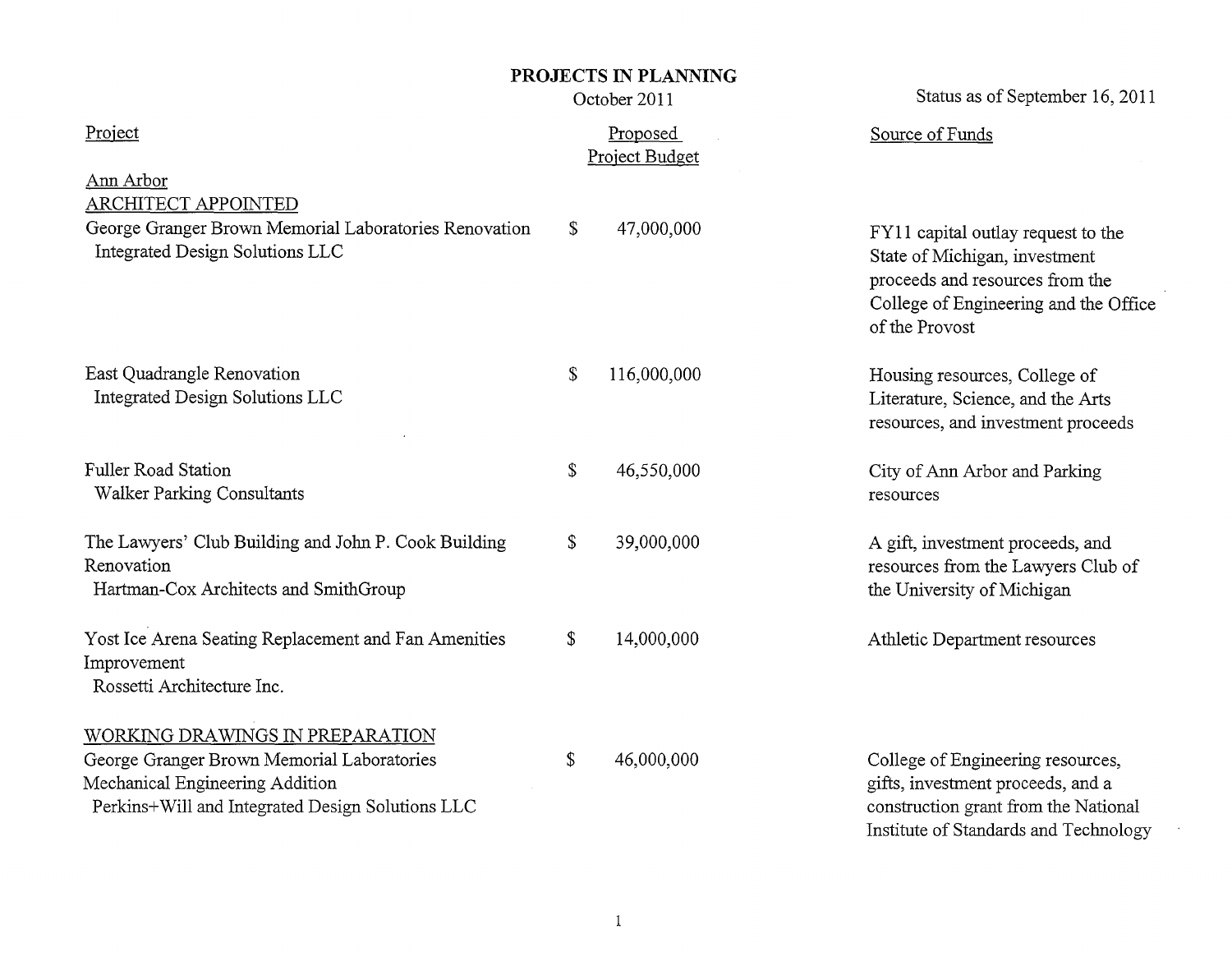### **PROJECTS IN PLANNING**  October 2011

 $\sim 10$ 

Status as of September 16, 2011

 $\sim$ 

التواري المواردة والمستحدث والمستحد

| Project                                                                                                                                 |              | Proposed<br>Project Budget | Source of Funds                                                                                                                                                                       |
|-----------------------------------------------------------------------------------------------------------------------------------------|--------------|----------------------------|---------------------------------------------------------------------------------------------------------------------------------------------------------------------------------------|
| WORKING DRAWINGS IN PREPARATION<br>Crisler Arena Expansion<br>TMP Architecture and Sink Combs Dethlefs                                  | \$           | 52,000,000                 | Athletic Department resources                                                                                                                                                         |
| Institute for Social Research Addition<br>Lord, Aeck & Sargent Inc.                                                                     | $\mathbb{S}$ | 23,000,000                 | American Recovery and Reinvestment<br>Act of 2009 grant from the National<br>Institutes of Health, Office of the<br>Provost resources, and Institute for<br>Social Research resources |
| North Campus Support Facility<br>Integrated Design Solutions LLC                                                                        | \$           | 6,200,000                  | Investment proceeds                                                                                                                                                                   |
| North Hall<br>Infrastructure Improvements<br>SmithGroup                                                                                 | \$           | 1,600,000                  | Investment proceeds                                                                                                                                                                   |
| University of Michigan Hospitals and Health Centers<br>Med Inn<br>Electrical Substation and Riser Upgrades<br>Berbiglia Associates Inc. | \$           | 1,500,000                  | Hospitals and Health Centers'<br>resources                                                                                                                                            |
| UMHHC Parkview Medical Center and Scott and Amy<br>Prudden Turner Memorial Clinic<br><b>Building Demolition Project</b><br>SmithGroup   | $\mathbb{S}$ | 5,000,000                  | Hospitals and Health Centers'<br>resources                                                                                                                                            |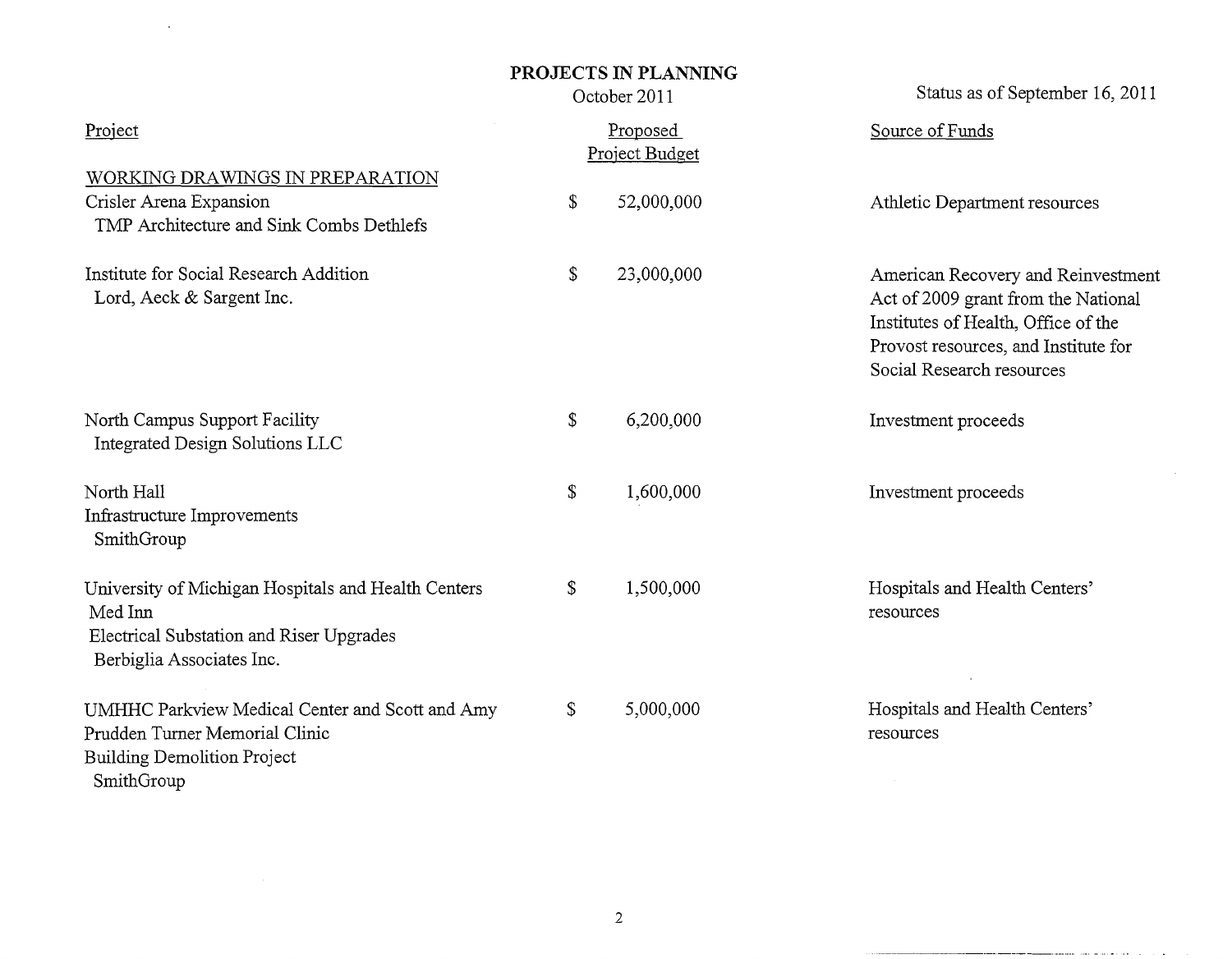### **PROJECTS IN PLANNING**

a construction and construction of the construction and construction of the construction of the construction of

 $\sim$  100  $\sim$  100  $\sim$ 

|                                                                                                                                                                        | PROJECTS IN PLANNING<br>October 2011 | Status as of September 16, 2011                                                                          |  |  |  |
|------------------------------------------------------------------------------------------------------------------------------------------------------------------------|--------------------------------------|----------------------------------------------------------------------------------------------------------|--|--|--|
| Project                                                                                                                                                                | Proposed<br>Project Budget           | Source of Funds                                                                                          |  |  |  |
| WORKING DRAWINGS IN PREPARATION<br>University of Michigan Hospitals and Health Centers<br>River Place Offices <sup>1</sup><br>Leasehold Improvements for Ophthalmology | \$<br>1,148,000                      | Hospitals and Health Centers'<br>resources                                                               |  |  |  |
| Dearborn<br><b>ARCHITECT APPOINTED</b><br>Science Building and Computer Information Science Building \$<br>Renovation<br>SHW Group                                     | 51,000,000                           | FY11 capital outlay request to the<br>State of Michigan and University of<br>Michigan-Dearborn resources |  |  |  |
| Flint<br>ARCHITECT APPOINTED<br>William R. Murchie Science Building Renovation<br>SmithGroup                                                                           | \$<br>22,170,000                     | FY11 capital outlay request to the<br>State of Michigan and University of<br>Michigan-Flint resources    |  |  |  |
|                                                                                                                                                                        |                                      |                                                                                                          |  |  |  |

<sup>1</sup> Project managed by lessor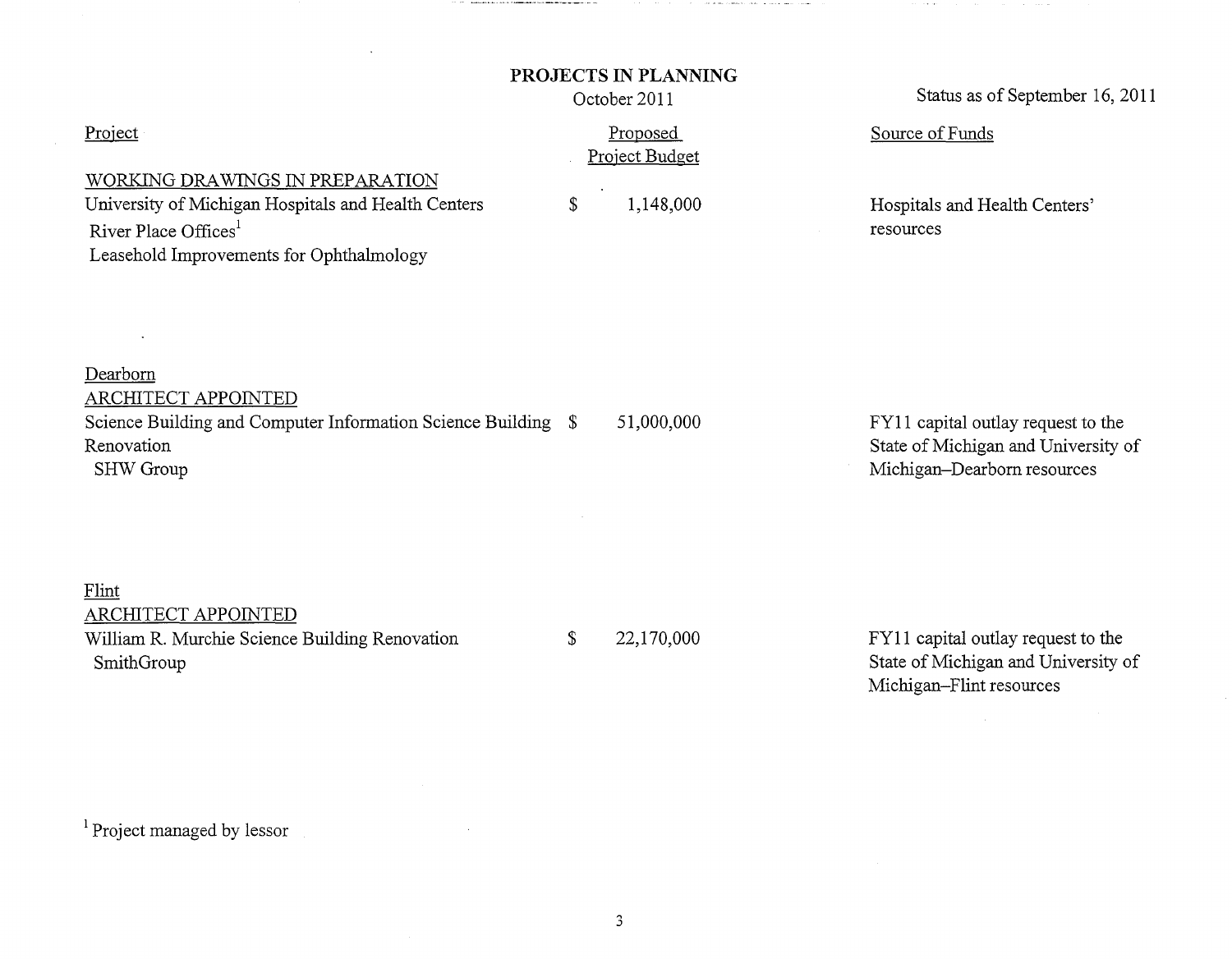# NEW CONSTRUCTION PROJECTS<br>September 2011

Status as of September 16, 2011

 $\sim 10^{-11}$ 

المواردة المتحصص

. . . . .

| NEW CONSTRUCTION PROJECTS                                                                                                   | Project Budget   | Date<br>Construction<br>Started | Original<br>Completion<br>Date | Current<br>Completion<br>Date | Source of Funds                            |
|-----------------------------------------------------------------------------------------------------------------------------|------------------|---------------------------------|--------------------------------|-------------------------------|--------------------------------------------|
| Ann Arbor<br>Alice Crocker Lloyd Hall Renovation<br>Integrated Design Solutions LLC                                         | \$<br>56,000,000 | $Feb-11$                        | $Sep-12$                       | $Sep-12$                      | Housing resources                          |
| <b>Auxiliary Services Building</b><br>Renovations for School of Art and Design<br>SHW Group                                 | \$<br>4,900,000  | $Dec-10$                        | $Sep-11$                       | Aug- $11$                     | Investment proceeds                        |
| Beal Avenue Water Main and North Campus Storm Relief System \$<br>Upgrades<br>UM-AEC and Hubbell, Roth & Clark Inc.         | 2,200,000        | $Jul-11$                        | $Jun-12$                       | $Jun-12$                      | Utility resources                          |
| <b>Burton Memorial Tower</b><br>Façade and Bell Tower Repairs<br>Simpson Gumpertz & Heger Inc.                              | \$<br>1,600,000  | $Sep-10$                        | $Dec-11$                       | $Dec-11$                      | General Fund resources                     |
| Central Campus Area Utility Tunnel Refurbishment<br>Fishbeck, Thompson, Carr & Huber Inc.                                   | \$<br>2,550,000  | $Mar-11$                        | $Mar-12$                       | $Mar-12$                      | Utility resources                          |
| Crisler Arena, Michigan Stadium, and Yost Ice Arena<br>Scoreboard Replacement<br>Wrightson, Johnson, Haddon & Williams Inc. | \$<br>20,000,000 | $Mar-11$                        | $Sep-11$                       | $Sep-11$                      | Athletic Department<br>resources           |
| Crisler Arena Renovation<br>TMP Architecture and Sink Combs Dethlefs                                                        | \$<br>23,000,000 | $Dec-10$                        | $Mar-12$                       | $Mar-12$                      | Athletic Department<br>resources           |
| Golf Practice Facility<br>Ann Arbor Architects Collaborative                                                                | \$<br>2,500,000  | $Oct-10$                        | $Sep-11$                       | $Sep-11$                      | Athletic Department<br>resources and gifts |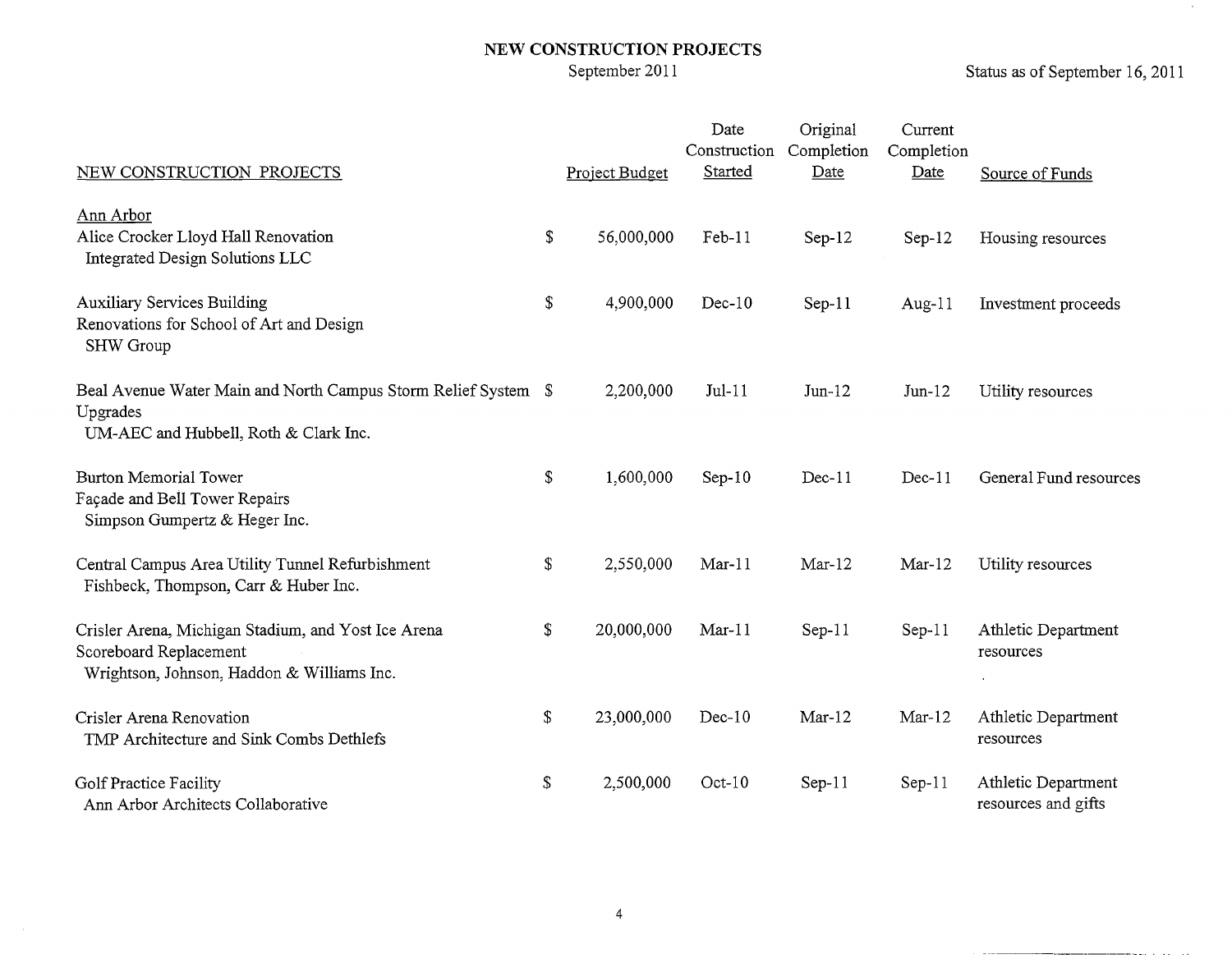## NEW CONSTRUCTION PROJECTS<br>September 2011

 $\label{eq:1} \begin{split} \mathcal{L}^{(1)}(x) &= \mathcal{L}^{(1)}(x) \otimes \mathcal{L}^{(2)}(x) \otimes \mathcal{L}^{(1)}(x) \otimes \mathcal{L}^{(2)}(x) \otimes \mathcal{L}^{(1)}(x) \otimes \mathcal{L}^{(2)}(x) \otimes \mathcal{L}^{(1)}(x) \otimes \mathcal{L}^{(2)}(x) \otimes \mathcal{L}^{(1)}(x) \otimes \mathcal{L}^{(1)}(x) \otimes \mathcal{L}^{(1)}(x) \otimes \mathcal{L}^{(1)}(x) \otimes \math$ 

\_\_\_\_\_\_\_\_\_

 $\bullet$ 

| NEW CONSTRUCTION PROJECTS                                                                                                           |                | Project Budget | Date<br>Construction<br><b>Started</b> | Original<br>Completion<br>Date | Current<br>Completion<br>Date | Source of Funds                                                                                                           |
|-------------------------------------------------------------------------------------------------------------------------------------|----------------|----------------|----------------------------------------|--------------------------------|-------------------------------|---------------------------------------------------------------------------------------------------------------------------|
| Institute for Social Research<br>Wing One Fire Suppression System<br><b>UM-AEC</b>                                                  | \$             | 1,500,000      | $Jun-11$                               | $Jun-12$                       | $Jun-12$                      | Institute for Social<br>Research resources and<br>Office of the Provost<br>resources                                      |
| Edward Henry Kraus Building<br>Molecular, Cellular and Developmental Biology Laboratory<br>Renovations<br><b>UM-AEC</b>             | $\mathfrak{F}$ | 1,700,000      | $Mar-11$                               | Dec-11                         | $Dec-11$                      | College of Literature,<br>Science, and the Arts<br>resources                                                              |
| Law School Academic Building and Hutchins Hall Law School<br>Commons Addition<br>Hartman-Cox and Integrated Design<br>Solutions LLC | \$             | 102,000,000    | $Jun-09$                               | $Jun-12$                       | $Jun-12$                      | Gifts, investment proceeds,<br>and Law School resources                                                                   |
| Clarence Cook Little Science Building<br>Geological Sciences Laboratory Renovations<br><b>UM-AEC</b>                                | $\$$           | 2,000,000      | Apr-11                                 | $Dec-11$                       | $Dec-11$                      | College of Literature,<br>Science, and the Arts<br>resources                                                              |
| Medical Science Unit II<br>Integrative Physiology Department Renovations<br><b>UM-AEC</b>                                           | \$             | 2,000,000      | Aug- $11$                              | $Jun-12$                       | $Jun-12$                      | Medical School resources                                                                                                  |
| Michigan Memorial Phoenix Laboratory<br>Addition and Second Floor Renovation<br>Lord, Aeck & Sargent Inc.                           | \$             | 11,100,000     | Aug- $11$                              | $Jun-13$                       | $Jun-13$                      | Investment proceeds,<br>Office of the Vice<br>President of Research<br>resources, and College of<br>Engineering resources |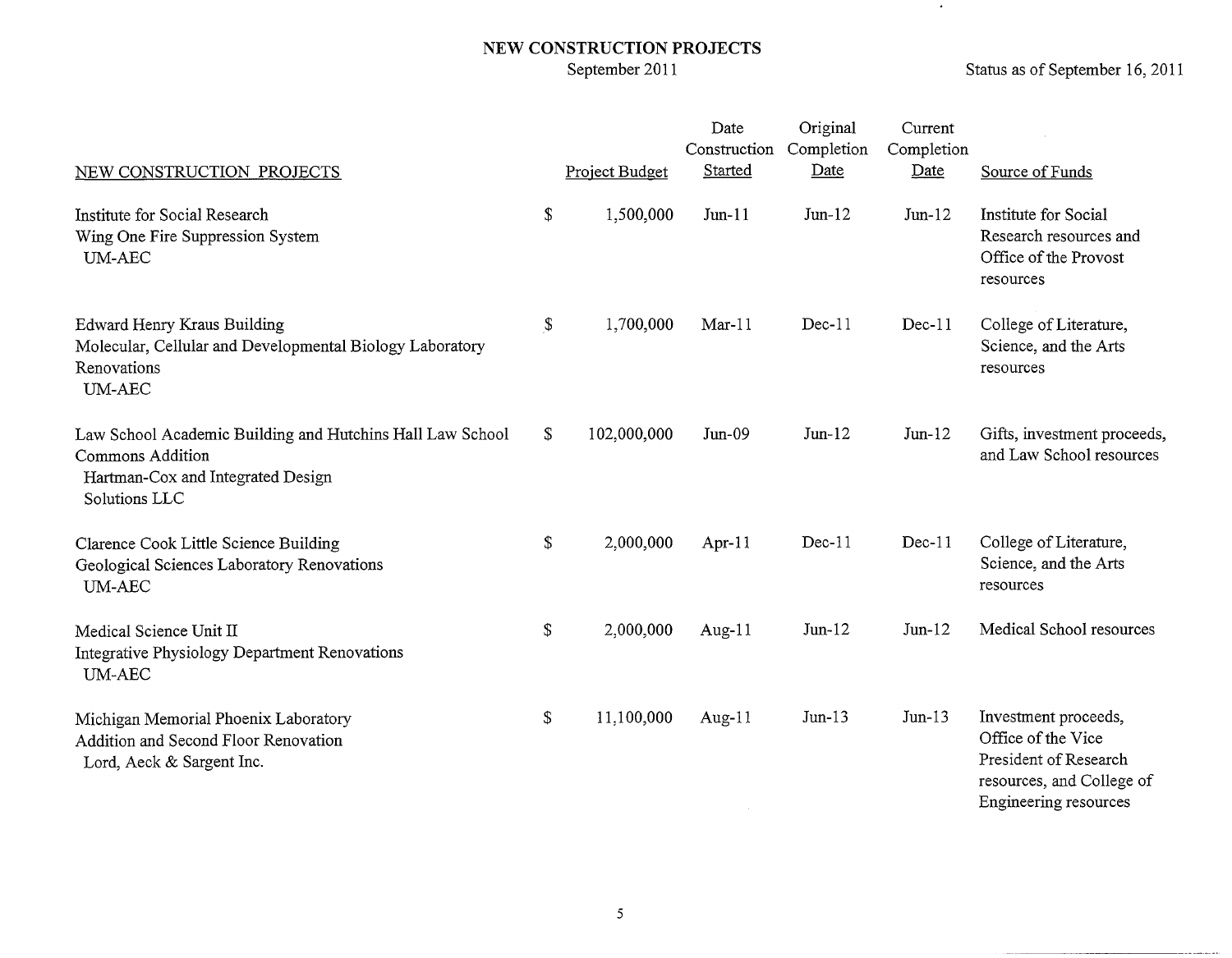# **NEW CONSTRUCTION PROJECTS**

Status as of September 16, 2011

 $\sim 100$ 

 $\sim$  -  $\sim$  -  $\sim$ 

| NEW CONSTRUCTION PROJECTS                                                                                                                             | Project Budget    | Date<br>Construction<br>Started | Original<br>Completion<br>Date | Current<br>Completion<br>Date | Source of Funds                                         |
|-------------------------------------------------------------------------------------------------------------------------------------------------------|-------------------|---------------------------------|--------------------------------|-------------------------------|---------------------------------------------------------|
|                                                                                                                                                       |                   |                                 |                                |                               |                                                         |
| North Campus Research Complex Building 16<br>Renovation for Health Services Research<br>SmithGroup                                                    | \$<br>13,700,000  | Aug- $11$                       | $Jun-12$                       | $Jun-12$                      | Medical School resources                                |
| Player Development Center for Intercollegiate Basketball<br>Jickling Lyman Powell Associates Inc.                                                     | \$<br>23,200,000  | Apr-10                          | $Dec-11$                       | $Dec-11$                      | Athletic Department<br>resources and gifts              |
| School of Social Work Building<br><b>Atrium Level Renovations</b><br><b>UM-AEC</b>                                                                    | \$<br>1,850,000   | Apr-11                          | $Sep-11$                       | Aug- $11$                     | School of Social Work<br>resources                      |
| South Quadrangle<br>Elevator Replacement<br><b>UM-AEC</b>                                                                                             | \$<br>1,150,000   | $Nov-10$                        | $Sep-11$                       | Aug-11                        | Housing resources                                       |
| <b>UMHHC Eisenhower Corporate Park West</b><br>University of Michigan Orthotics and Prosthetics Center<br>Expansion<br>A3C Collaborative Architecture | \$<br>1,300,000   | Aug- $11$                       | $Jun-12$                       | $Jun-12$                      | Hospitals and Health<br>Centers' resources              |
| UMHHC C. S. Mott Children's and Women's Hospitals<br>Replacement Project<br>HKS Architects PC                                                         | \$<br>523,000,000 | Feb-07                          | $Jun-11$                       | $Dec-11$                      | Hospitals and Health<br>Centers' resources and<br>gifts |
| UMHHC C. S. Mott Children's and Women's Hospitals<br>Replacement Project<br>Shell Space Completion Project<br>HKS Architects PC                       | \$<br>231,000,000 | $Oct-10$                        | Dec-12                         | $Dec-11$                      | Hospitals and Health<br>Centers' resources              |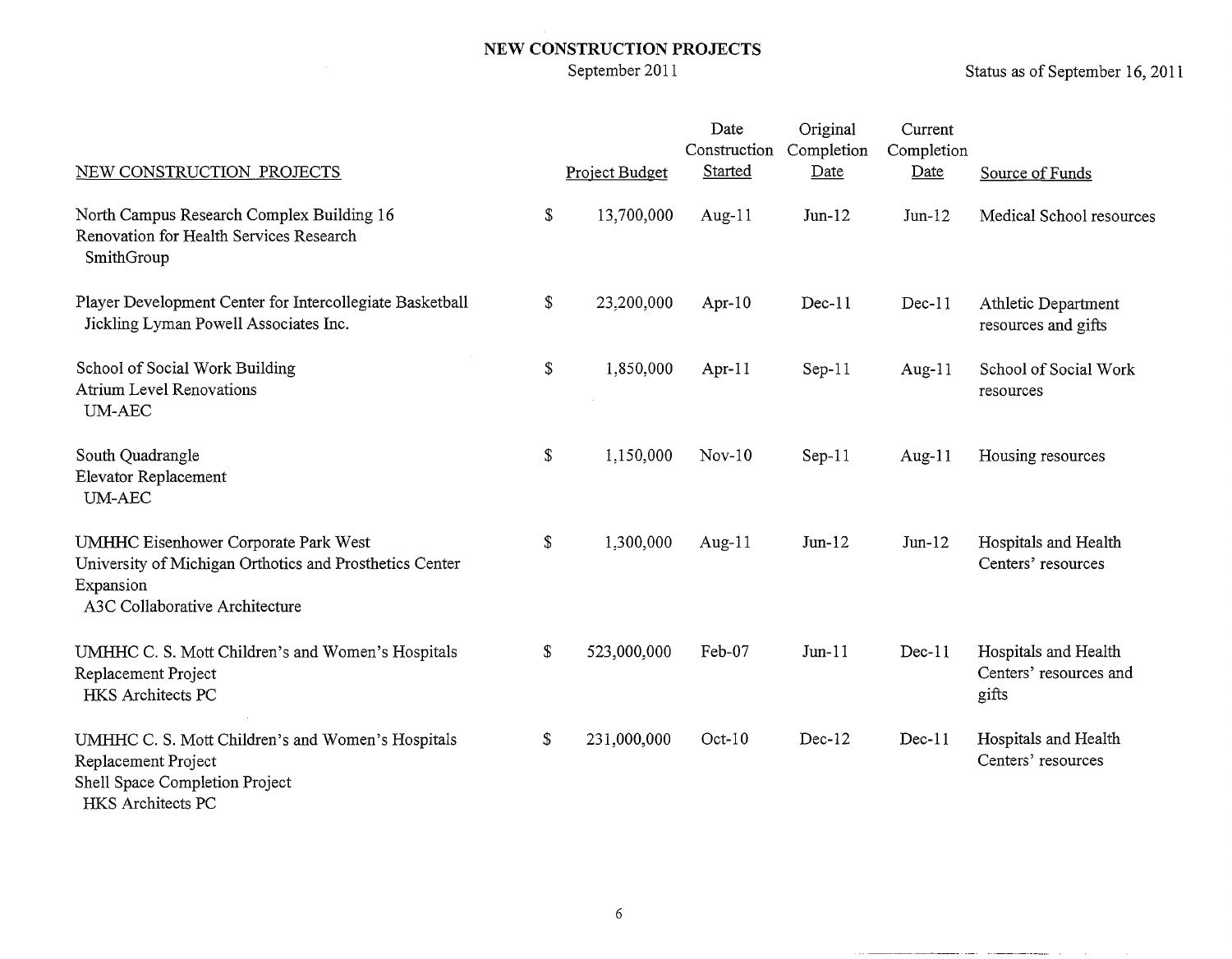# **NEW CONSTRUCTION PROJECTS**

 $\sim$ 

Status as of September 16, 2011

| NEW CONSTRUCTION PROJECTS                                                                                            |                           | Project Budget | Date<br>Construction<br>Started | Original<br>Completion<br>Date | Current<br>Completion<br>Date | Source of Funds                                                     |
|----------------------------------------------------------------------------------------------------------------------|---------------------------|----------------|---------------------------------|--------------------------------|-------------------------------|---------------------------------------------------------------------|
| <b>UMHHC</b> Multiple Buildings<br>Pneumatic Tube System Upgrade<br>Swisslog Healthcare Solutions                    | \$                        | 3,000,000      | $Jul-10$                        | $Mar-11$                       | $Nov-11$                      | Hospitals and Health<br>Centers' resources                          |
| <b>UMHHC Simpson Circle Parking Structure Improvements</b><br><b>URS</b> Corporation                                 | \$                        | 3,150,000      | Aug- $11$                       | $Dec-11$                       | $Dec-11$                      | Hospitals and Health<br>Centers' resources and<br>Parking resources |
| <b>UMHHC University Hospital</b><br>Computed Tomography Angiography Project<br>Integrated Design Solutions LLC       | $\boldsymbol{\mathsf{S}}$ | 4,800,000      | Aug-11                          | $Dec-11$                       | $Dec-11$                      | Hospitals and Health<br>Centers' resources                          |
| <b>UMHHC University Hospital</b><br><b>Emergency Department Expansion</b><br>Hobbs and Black Associates Inc.         | \$                        | 17,700,000     | $Nov-10$                        | $Mar-12$                       | $Mar-12$                      | Hospitals and Health<br>Centers' resources                          |
| <b>UMHHC University Hospital</b><br><b>Emergency Power System Improvements</b><br>X-nth Inc.                         | \$                        | 4,000,000      | $Jan-10$                        | $Dec-10$                       | $Dec-11$                      | Hospitals and Health<br>Centers' resources                          |
| <b>UMHHC University Hospital</b><br>Kitchen Renovations for Room Service Protocol<br>Integrated Design Solutions LLC | \$                        | 8,500,000      | Aug- $11$                       | $Mar-13$                       | $Mar-13$                      | Hospitals and Health<br>Centers' resources                          |
| <b>UMHHC University Hospital</b><br>Medical Procedure Unit Expansion<br>Niagara Murano                               | \$                        | 6,000,000      | $May-11$                        | $Jun-12$                       | $Jun-12$                      | Hospitals and Health<br>Centers' resources                          |

 $\mathcal{L}^{\text{max}}_{\text{max}}$  and  $\mathcal{L}^{\text{max}}_{\text{max}}$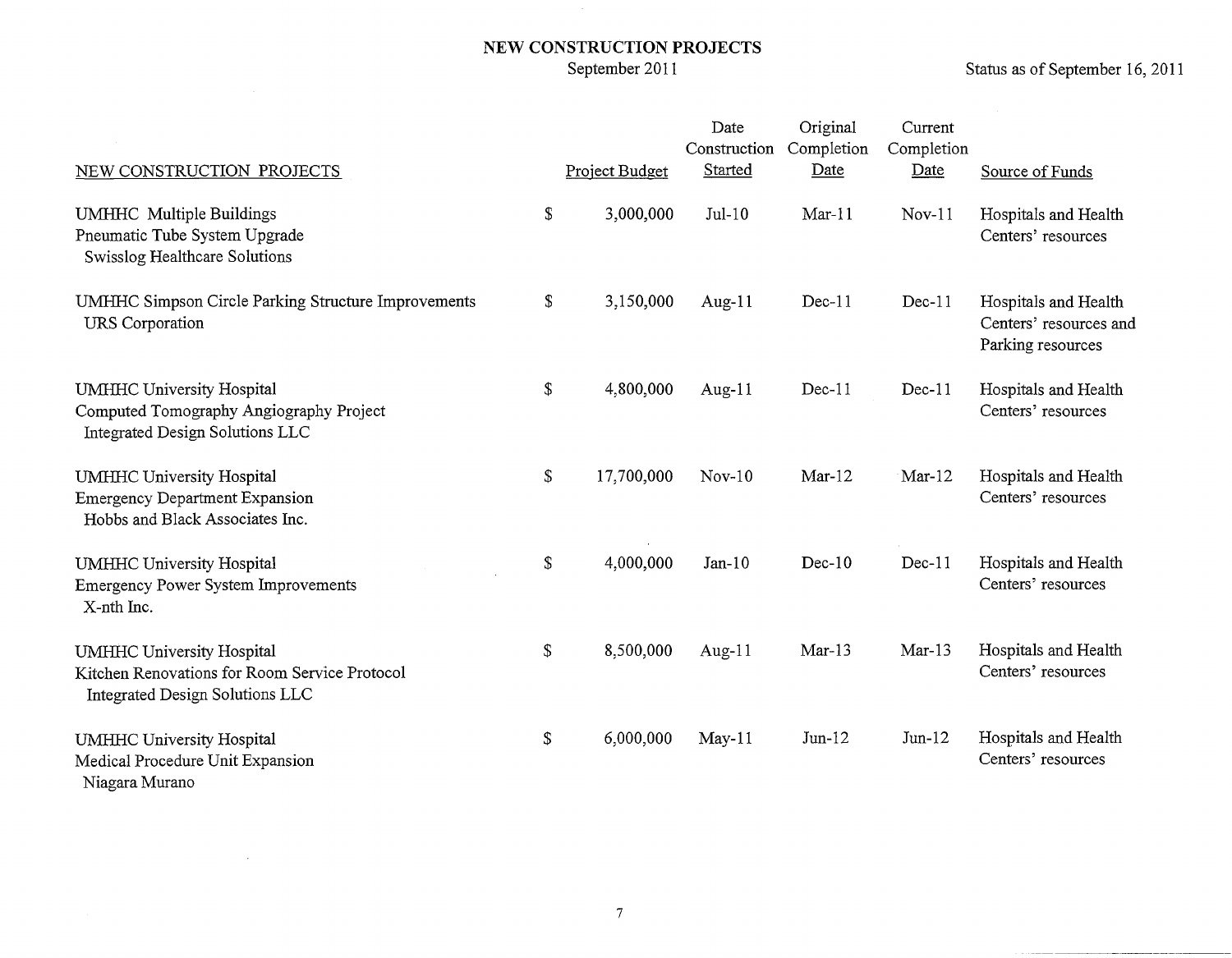### **NEW CONSTRUCTION PROJECTS**  September 2011

Status as of September 16, 2011

للافت والمستورة الماست والمستشرق والمستعدد

| NEW CONSTRUCTION PROJECTS                                                                                                                                                                                                                      |               | Project Budget | Date<br>Construction<br>Started | Original<br>Completion<br>Date | Current<br>Completion<br>Date | Source of Funds                            |
|------------------------------------------------------------------------------------------------------------------------------------------------------------------------------------------------------------------------------------------------|---------------|----------------|---------------------------------|--------------------------------|-------------------------------|--------------------------------------------|
| UMHHC University Hospital<br>Radiation Oncology Simulator Replacement<br>Project and Design Management LLC                                                                                                                                     | \$            | 4,900,000      | Aug- $11$                       | $Mar-12$                       | $Mar-12$                      | Hospitals and Health<br>Centers' resources |
| Varsity Drive Building and Alexander G. Ruthven Museums<br><b>Building</b><br>Museum of Zoology Collection Relocation and Renovations<br>including Alexander G. Ruthven Museums Building Fire<br>Detection and Fire Alarm System<br>SmithGroup | \$            | 20,000,000     | Apr- $10$                       | $Dec-12$                       | $Dec-12$                      | Investment proceeds                        |
| Wolverine Tower<br>Renovations for Business and Finance<br>UM-AEC                                                                                                                                                                              | \$            | 6,300,000      | Apr- $10$                       | $Dec-11$                       | $Dec-11$                      | Business and Finance<br>resources          |
| Flint<br><b>Riverfront Building</b><br>$\mathbf{r} = \mathbf{1} \mathbf{1} \mathbf{1} \mathbf{r}$ and $\mathbf{r} = \mathbf{r} \mathbf{r}$ and $\mathbf{r} = \mathbf{r} \mathbf{r}$ and $\mathbf{r} = \mathbf{r} \mathbf{r}$                   | $\mathcal{L}$ | 5,328,000      | Aug-11                          | $Mar-12$                       | $Mar-12$                      | UM-Flint resources                         |

Leasehold Improvements for the School of Management<sup>1</sup>

<sup>1</sup> Project managed by lessor